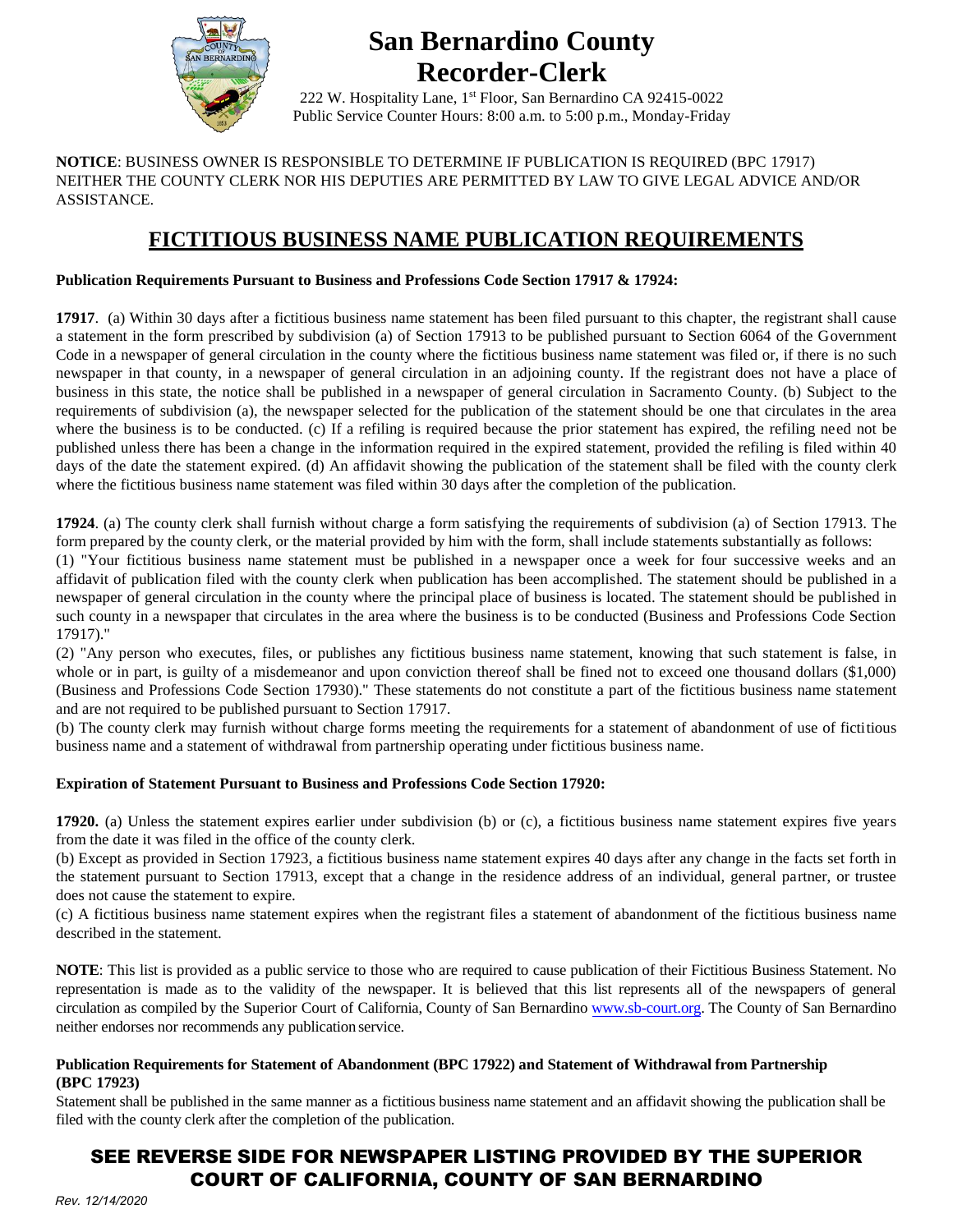| Name:<br>Address:<br>City:<br>Phone #:<br>Fax $#$ :<br>E-Mail:<br>Case No.<br>Date of Court Order<br>Day Published:<br>Area of Circulation: City of Adelanto | Adelanto Bulletin<br>PO Box 673<br>Adelanto, CA 92301<br>(760) 246-6822<br>(760) 244-6609<br>valleywide@valleywidenewspaper.com<br>VCV-006222<br>07-11-95<br>Thursday                                                                                                                                                          |
|--------------------------------------------------------------------------------------------------------------------------------------------------------------|--------------------------------------------------------------------------------------------------------------------------------------------------------------------------------------------------------------------------------------------------------------------------------------------------------------------------------|
| Name:<br>Address:<br>City:<br>Phone #:<br>Fax #:<br>E-Mail:                                                                                                  | The Alpine Mountaineer<br>PO Box 4572<br>Crestline, CA 92325<br>(909) 589-2140<br>info@thealpinemountaineer.com                                                                                                                                                                                                                |
| Case No.<br>Date of Court Order<br>Day Published:                                                                                                            | SCV-232612<br>09-25-86, Modified<br>Thursday<br>Area of Circulation: San Bernardino Mountains                                                                                                                                                                                                                                  |
| Name:<br>Address:<br>City:<br>Phone #:<br>Fax #:<br>E-Mail:<br>Case No.<br>Date of Court Order<br>Day Published:                                             | American (The San Bernardino)<br>PO Box 837<br>Victorville, CA 92393<br>(909) 889-7677<br>(909) 889-2882<br>samerisam1@earthlink.net<br>SCV-153913<br>09-30-71<br>Thursday<br>Area of Circulation: High Desert Cities, San Bernardino<br>and surrounding cities, Inland Empire,<br>Losan Angeles County, High Desert<br>Cities |

| Name:<br>Address:<br>City:<br>Phone $#$ :<br>Fax #:<br>E-Mail:<br>Case No.<br>Date of Court Order<br>Day Published: | <b>Apple Valley News</b><br>PO Box 1147<br>Apple Valley, CA 92307<br>(760) 242-1930<br>(760) 244-6609<br>valleywide@valleywidenewspaper.com<br>VCV-0011254<br>01-13-97<br>Friday<br>Area of Circulation: Apple Valley & Victor Valley |
|---------------------------------------------------------------------------------------------------------------------|---------------------------------------------------------------------------------------------------------------------------------------------------------------------------------------------------------------------------------------|
| Name:                                                                                                               | Big Bear Grizzly                                                                                                                                                                                                                      |
| Address:                                                                                                            | 42007 Fox Farm Road, Suite 3B                                                                                                                                                                                                         |

PO Box 1789 City: Big Bear Lake, CA 92315 Phone #: (909) 866-3456 Fax #: (909) 866-2302 E-Mail: classified@bigbeargrizzly.net Case No. SCV-102161 Date of Court Order 09-14-60 Day Published: Wednesday Area of Circulation: City of Big Bear Lake, Big Bear Valley & Southern California

| Chino Champion                           |
|------------------------------------------|
| 13179 Ninth Street                       |
| Chino, CA 91710                          |
| (909) 628-5501, x114                     |
| (909) 590-1217                           |
| legalads@championnewspapers.com          |
| SCV-73453                                |
| Date of Court Order<br>08-05-52          |
| Saturday                                 |
| Area of Circulation: Chino & Chino Hills |
|                                          |

| Name:               | <b>City News</b>                                     |
|---------------------|------------------------------------------------------|
| Address:            | 3200 E Guasti Road Ste 100                           |
| City:               | Ontario, CA 91761                                    |
| Phone #:            | (909) 987-6397                                       |
| Fax $#$ :           | (909) 989-0425                                       |
| E-Mail:             | ealmeida@scng.com                                    |
| Case No.            | SCV-87903                                            |
| Date of Court Order | 01-31-57                                             |
| Day Published:      | Saturday                                             |
|                     | Area of Circulation: La Verne, Rancho Cucamonga, San |
|                     | Dimas, and Upland                                    |

| Name:               | <b>Colton City News</b>                                 |
|---------------------|---------------------------------------------------------|
| Address:            | 22797 Barton Road                                       |
| City:               | Grand Terrace, CA 92313                                 |
| Phone #:            | (909) 370-1200                                          |
| Fax#:               | (909) 825-1116                                          |
| E-Mail:             | FBN@citynewsgroup.com                                   |
| Case No.            | SCV-13352                                               |
| Date of Court Order | December 20, 1994                                       |
| Day Published:      | Thursday                                                |
|                     | Area of Circulation: Colton, Grand Terrace, Loma Linda, |
|                     | Redlands, San Bernardino and San Bernardino County      |

| PO Box 110<br>Address:<br>Colton, CA 92324<br>City:<br>(909) 381-9898<br>Phone #:<br>(909) 384-0406<br>Fax #:<br>iecnlegals@hotmail.com<br>E-Mail:<br>SCV-73036<br>Case No.<br>Date of Court Order<br>06-20-53<br>Day Published:<br>Thursday<br>Area of Circulation: Grand Terrace and Colton | Name: | <b>Colton Courier</b> |
|-----------------------------------------------------------------------------------------------------------------------------------------------------------------------------------------------------------------------------------------------------------------------------------------------|-------|-----------------------|
|                                                                                                                                                                                                                                                                                               |       |                       |
|                                                                                                                                                                                                                                                                                               |       |                       |
|                                                                                                                                                                                                                                                                                               |       |                       |
|                                                                                                                                                                                                                                                                                               |       |                       |
|                                                                                                                                                                                                                                                                                               |       |                       |
|                                                                                                                                                                                                                                                                                               |       |                       |
|                                                                                                                                                                                                                                                                                               |       |                       |
|                                                                                                                                                                                                                                                                                               |       |                       |
|                                                                                                                                                                                                                                                                                               |       |                       |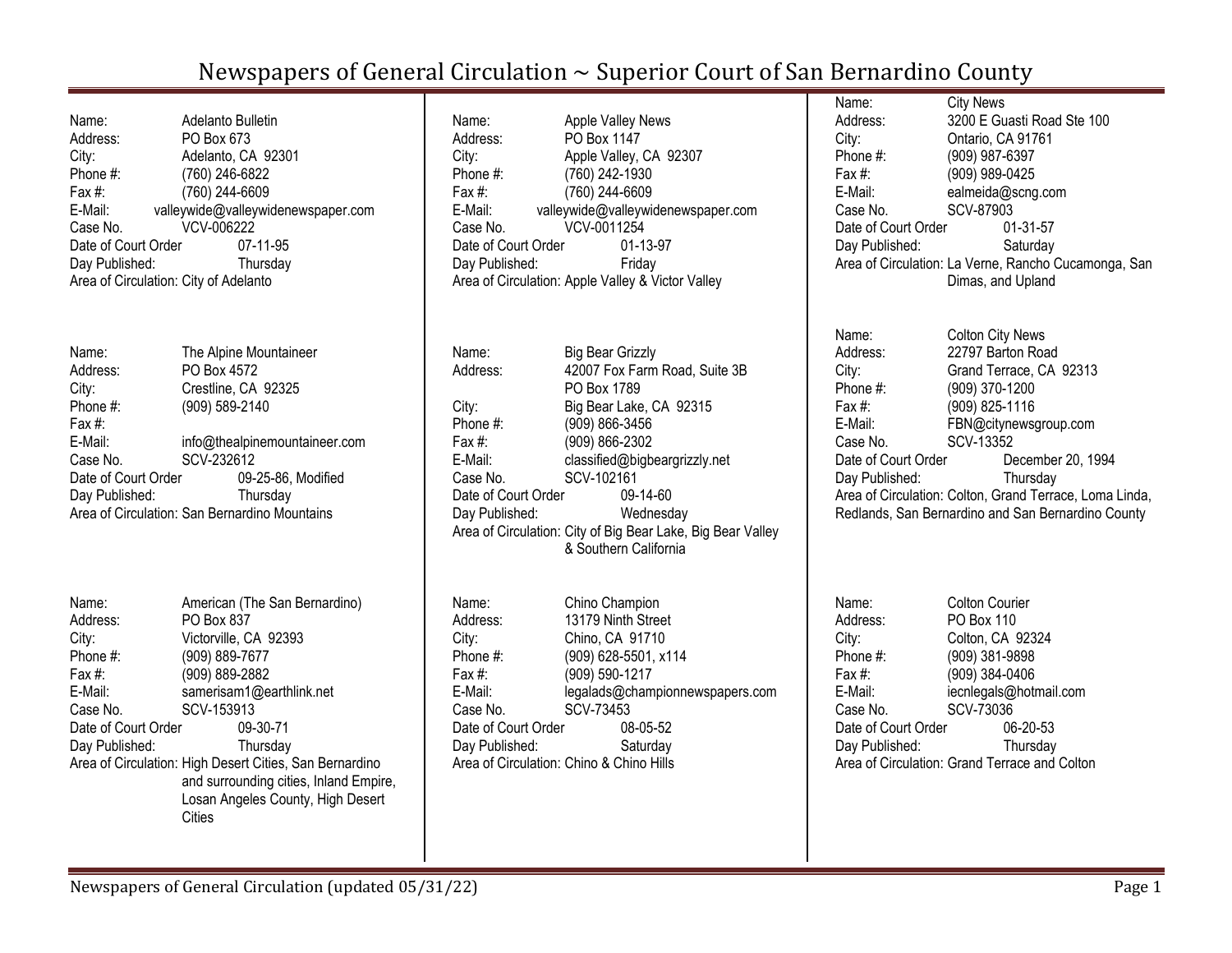| Name:                                                       | County Legal Reporter                           |  |
|-------------------------------------------------------------|-------------------------------------------------|--|
| Address:                                                    | P O Box 2728                                    |  |
| City:                                                       | Victorville, CA 92393                           |  |
| Phone #:                                                    | (760) 243-8022                                  |  |
| Fax #:                                                      | (760) 244-6609                                  |  |
| E-Mail:                                                     | valleywide@valleywidenewspaper.com              |  |
| Case No.                                                    | VCV-019015                                      |  |
|                                                             | Date of Court Order 04-27-92, Modified 03-30-98 |  |
| Day Published:                                              | Friday                                          |  |
| Area of Circulation: City of Victorville and San Bernardino |                                                 |  |
|                                                             | County                                          |  |

| Name:                            | Daily Press                |
|----------------------------------|----------------------------|
| Address:                         | 13891 Park Avenue          |
| City:                            | Victorville, CA 92393-1389 |
| Phone #:                         | (760) 241-7744             |
| Fax #:                           | (760) 241-7145             |
| E-Mail:                          | legals@vvdailypress.com    |
| Case No.                         | SCV-43096                  |
| Date of Court Order              | 11-21-38                   |
| Day Published:                   | Daily                      |
| Area of Circulation: High Desert |                            |

| Name:               | Desert Dispatch                               |
|---------------------|-----------------------------------------------|
| Address:            | 130 Coolwater Lane                            |
| City:               | Barstow, CA 92311-3289                        |
| Phone #:            | (760) 256-2257                                |
| Fax $#$ :           | (760) 241-7145                                |
| E-Mail:             | legals@vvdailypress.com                       |
| Case No.            | SCV-62972                                     |
| Date of Court Order | 10-29-48                                      |
| Day Published:      | Tuesday                                       |
|                     | Area of Circulation: High Desert/Barstow area |

| Name:                                 | Desert Trail (The)         |
|---------------------------------------|----------------------------|
|                                       |                            |
| Address:                              | 6396 Adobe Road            |
| City:                                 | Twentynine Palms, CA 92277 |
| Phone #:                              | (760) 367-3577             |
| Fax $#$ :                             | (760) 367-1798             |
| E-Mail:                               | news@deserttrail.com       |
| Case No.                              | SCV-43099                  |
| Date of Court Order                   | 11-19-38                   |
| Day Published:                        | Thursday                   |
| Area of Circulation: Twentynine Palms |                            |
|                                       |                            |

| El Chicano Newspaper                                 |
|------------------------------------------------------|
| PO Box 110                                           |
| Colton, CA 92324                                     |
| (909) 381-9898                                       |
| (909) 384-0406                                       |
| iecnlegals@hotmail.com                               |
| SCV-154019                                           |
| Date of Court Order<br>05-02-72                      |
| Thursday                                             |
| Area of Circulation: San Bernardino, Colton, Rialto, |
| Highland                                             |
|                                                      |

| Name:               | Fontana Herald News                               |
|---------------------|---------------------------------------------------|
| Address:            | 16981 Foothill Boulevard, Suite F                 |
| City:               | Fontana, CA 92335                                 |
| Phone #:            | (909) 822-2231                                    |
| Fax $#$ :           | (909) 355-9358                                    |
| E-Mail:             | legals@fontanaheraldnews.com                      |
| Case No.            | SCV-73171                                         |
| Date of Court Order | $03 - 15 - 55$                                    |
| Day Published:      | Friday                                            |
|                     | Area of Circulation: Fontana, Bloomington, Rialto |

| Name:<br>Address:<br>City:<br>Phone #:<br>Fax #:<br>E-Mail:<br>Case No.<br>Date of Court Order<br>Day Published: | <b>Grand Terrace City News</b><br>22797 Barton Road<br>Grand Terrace, CA 92313<br>(909) 370-1200<br>(909) 825-1116<br>legalads@citynewsgroup.com<br>SCV-30069<br>07-31-96<br>Thursday<br>Area of Circulation: Colton, Grand Terrace, Loma Linda,<br>Redlands, San Bernardino, San Bernardino County |
|------------------------------------------------------------------------------------------------------------------|-----------------------------------------------------------------------------------------------------------------------------------------------------------------------------------------------------------------------------------------------------------------------------------------------------|
| Name:<br>Address:<br>City:<br>Phone #:<br>Fax #:<br>E-Mail:<br>Case No.<br>Date of Court Order<br>Day Published: | Hesperia Resorter<br>16925 Main Street, Suite A<br>PO Box 400937<br>Hesperia, CA 92340<br>(760) 244-0021<br>(760) 244-6609<br>valleywide@valleywidenewspaper.com<br>VCV-011990<br>07-23-97<br>Thursday<br>Area of Circulation: Hesperia & Victor Valley                                             |
| Name:<br>Address:<br>City:<br>Phone #:                                                                           | Hesperia Star<br>13891 Park Avenue<br>Victorville, CA 92392<br>(760) 241-7744                                                                                                                                                                                                                       |

Fax #: (760) 241-7145<br>E-Mail: legals@vvdailyp

Case No. VCVVS-023644 Date of Court Order 10-12-01<br>Day Published: Tuesday

Area of Circulation: Hesperia, Oak Hills

Day Published:

E-Mail: legals@vvdailypress.com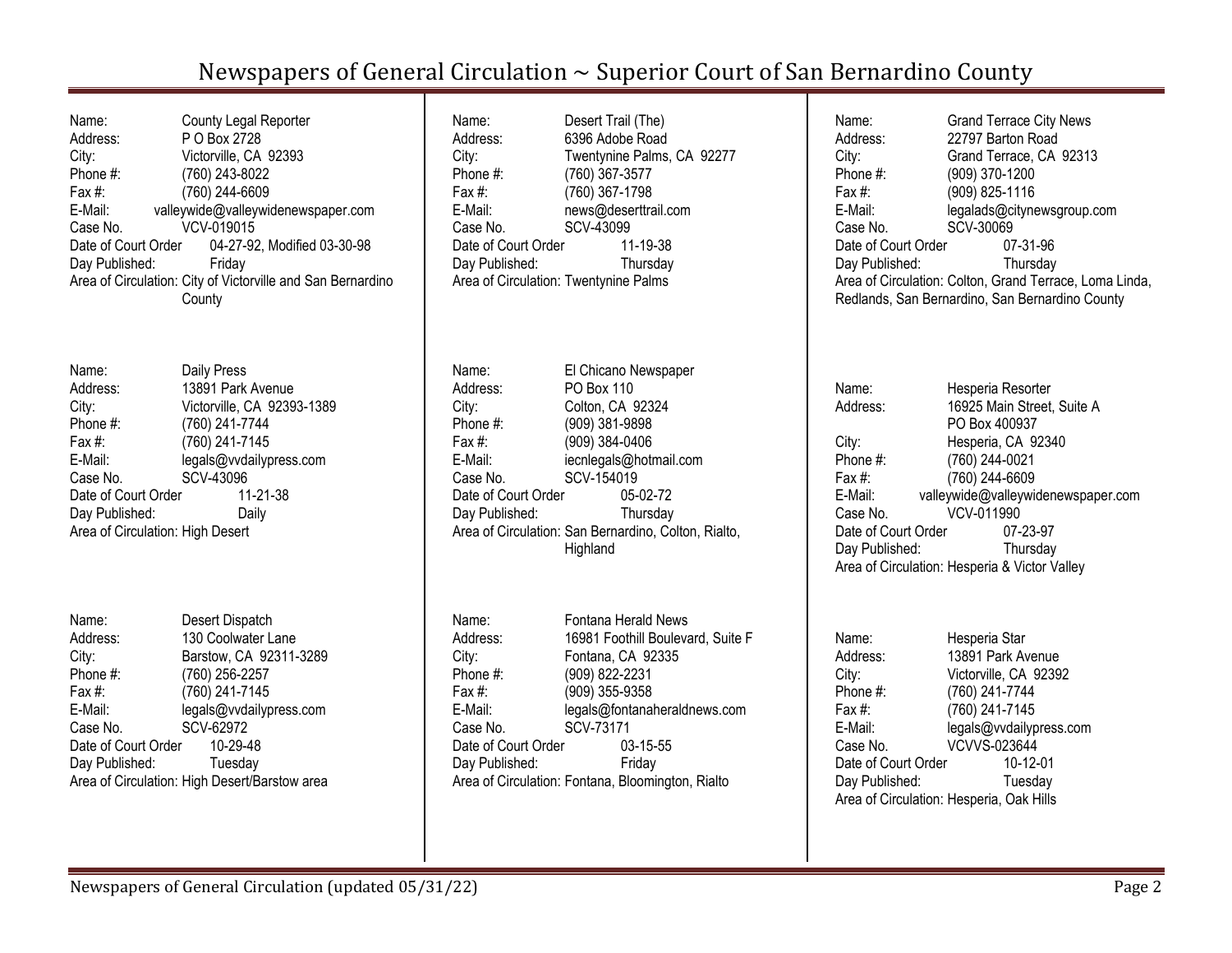Name: Hi-Desert Star Address: 56445 29 Palms Highway City: Yucca Valley, CA 92284 Phone #: (760) 365-3315 Fax #: (760) 365-8686 E-Mail: legals@hidesertstar.com Case No. SCV-107762 Date of Court Order 11-27-61 Day Published: Semi-Weekly (Saturday and Thursday) Area of Circulation: Morongo Basin Name: Highland Community News Address: 27000 Baseline, Suite G City: Highland, CA 92346 Phone #: (909) 862-1771 Fax #: (909) 862-1787 E-Mail: legals@highlandnews.net Case No. SCV-27379 Date of Court Order 03-13-96 Day Published: Friday Area of Circulation: Highland, San Bdno County, Central Judicial District Name: Inland Valley Daily Bulletin Address: 3200 E Guasti Road Ste 100 City: Ontario, CA 91761 Phone #: (909) 987-6397 Fax #: (909) 989-0425 E-Mail: ealmeida@scng.com Case No. SCV-70663

Day Published: Daily Area of Circulation: West End

Date of Court Order 08-24-51

Name: The Korea Daily Address: 690 Wilshire Place City: Los Angeles, CA 90005 Phone #: (213) 368-2525 Fax #: (213) 384-9223 E-Mail: koreadaily525@gmail.com Case No. C542570 Date of Court Order 05-16-1985 Day Published: Daily, excluding Sunday Area of Circulation: Counties of Los Angeles, San Bernardino, Orange and Riverside Name: Leader Publications Address: PO Box 299 City: Lucerne Valley, CA 92356 Phone #: (760) 248-7878 Fax #: (760) 248-2042 E-Mail: editor@lucernevalleyleader.com Case No. SCV-87845 Date of Court Order 02-01-57 Day Published: Wednesday Area of Circulation: Lucerne Valley Name: Loma Linda City News Address: 22797 Barton Road City: Grand Terrace, CA 92313 Phone #: (909) 370-1200 Fax #: (909) 825-1116 E-Mail: legalads@citynewsgroup.com Case No. SCVSS-64683 Date of Court Order March 30, 2000 Day Published: Weekly - Thursday Area of Circulation: Colton, Grand Terrace , Loma Linda Redlands, San Bernardino, San Bernardino County

Name: Mountain News Address: 28200 Hwy 189 PO Box 2410 City: Lake Arrowhead, CA 92352 Phone #: (909) 336-3555 Ext 250 Fax #: (909) 337-5275 E-Mail: legals@mountain-news.com Case No. SCV-67902 Date of Court Order 09-19-55 Day Published: Thursday Area of Circulation: Inland Empire (San Bernardino County) Name: Mountaineer Progress Newspaper Address: 3407 Hwy 2 PO Box 248 City: Wrightwood, CA 92397 Phone #: (760) 249-3245 Fax #: (760) 249-4021 E-Mail: legals@mtprogress.net Case No. SCV-112502 Date of Court Order 12-26-62 Day Published: Thursday Area of Circulation: Victor Valley Area Name: Needles Desert Star Address: 800 West Broadway, Suite E City: Needles, CA 92363 Phone #: (760) 326-2222 Fax #: (760) 326-3480 E-Mail: fastclassifieds@nwppub.com Case No. SCV-73384 Date of Court Order 08-01-52

Day Published: Wednesday Area of Circulation: Needles & Mohave Valley, AZ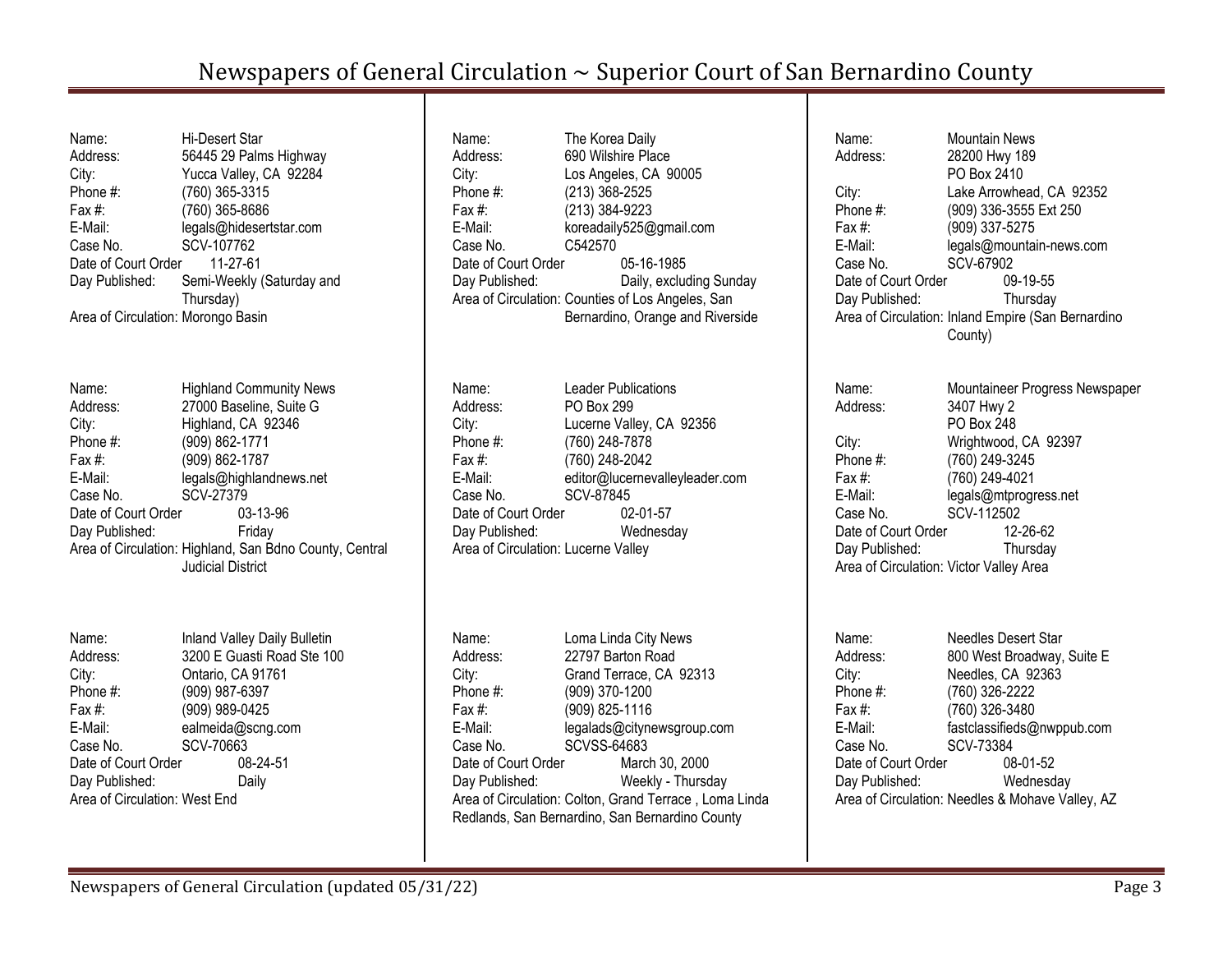| Name:<br>Address:<br>City:<br>Phone #:<br>Fax #:<br>E-Mail:<br>Case No.<br>Date of Court Order<br>Day Published: | <b>Ontario News Press</b><br>121 E Chestnut Avenue<br>Monrovia, CA 91016<br>(626) 301-1010<br>(626) 301-0445<br>legals@hlrmedia.com<br>CIVDS-1722510<br>04-23-2018<br>Monday and Thursday<br>Area of Circulation: City and County of San Bernardino                                                                                  | Name:<br>Address:<br>City:<br>Phone $#$ :<br>Fax $#$ :<br>E-Mail:<br>Case No.<br>Date of Court Order<br>Day Published:<br><b>Notice District</b> | <b>Redlands City News</b><br>22797 Barton Road<br>Grand Terrace, CA 92313<br>(909) 370-1200<br>(909) 825-1116<br>FBN@citynewsgroup.com<br>CIVDS2004577<br>09-09-2020<br>Weekly on Thrusday<br>Area of Circulation: City of Redlands and Yucaipa Public          | Name:<br>Address:<br>City:<br>Phone #:<br>Fax $#$ :<br>E-Mail:<br>Case No.<br>Date of Court Order<br>Day Published:    | San Bernardino Bulletin<br>1264 S. Waterman Ste 41<br>San Bernardino, CA 92408<br>(909) 889-6477<br>(909) 889-3696<br>legals@mnc.net<br>SCV-23208<br>0923/1996<br>Monday, Wednesday,<br>Friday<br>Area of Circulation: City and County of San Bernardino, |
|------------------------------------------------------------------------------------------------------------------|--------------------------------------------------------------------------------------------------------------------------------------------------------------------------------------------------------------------------------------------------------------------------------------------------------------------------------------|--------------------------------------------------------------------------------------------------------------------------------------------------|-----------------------------------------------------------------------------------------------------------------------------------------------------------------------------------------------------------------------------------------------------------------|------------------------------------------------------------------------------------------------------------------------|-----------------------------------------------------------------------------------------------------------------------------------------------------------------------------------------------------------------------------------------------------------|
| Name:<br>Address:<br>City:<br>Phone #:<br>Fax #:<br>E-Mail:<br>Case No.<br>Date of Court Order<br>Day Published: | <b>Precinct Reporter</b><br>357 W. 2 <sup>nd</sup> Street, Suite 1AB<br>San Bernardino, CA 92401<br>(909) 889-0597<br>(909) 889-1706<br>legals@precinctreporter.com<br>SCV-162020<br>07-24-74<br>Thursday<br>Area of Circulation: San Bernardino, Rialto, Fontana,<br>Victorville, Redlands, Ontario,<br>Rancho Cucamonga, Montclair | Name:<br>Address:<br>City:<br>Phone #:<br>Fax #:<br>E-Mail:<br>Case No.<br>Date of Court Order<br>Day Published:                                 | <b>Redlands Community News</b><br>P O Box 9360<br>296 Tennessee Street<br>Redlands, CA 92373<br>(909 335-6100<br>(909) 335-6109<br>Legals@RedlandsCommunityNews.com<br>CIVSB2025742<br>02-19-21<br>Friday<br>Area of Circulation: Redlands, Mentone, Loma Linda | Name:<br>Address:<br>City:<br>Phone $#$ :<br>Fax $#$ :<br>E-Mail:<br>Case No.<br>Date of Court Order<br>Day Published: | San Bernardino Press<br>121 E. Chestnut Avenue<br>Monrovia, CA 91016<br>$(626)$ 301-1010<br>(626) 301-0445<br>legals@hlrmedia.com<br>CIVDS-1506881<br>07-13-2015<br>Monday & Thursday<br>Area of Circulation: City and County of San Bernardino           |
| Name:<br>Address:<br>City:<br>Phone #:<br>Fax #:<br>E-Mail:<br>Case No.<br>Date of Court Order<br>Day Published: | Redlands Daily Facts<br>1255 W Colton Ave Ste 133<br>Redlands, CA 92374<br>(909) 259-9315<br>(909) 793-9588<br>rdflegals@inlandnewspapers.com<br>SCV-26980<br>10-10-1927<br>Daily, Tuesday through Sunday<br>Area of Circulation: Redlands, Mentone, Loma Linda,<br>East Highland, Highland                                          | Name:<br>Address:<br>City:<br>Phone #:<br>Fax $#$ :<br>E-Mail:<br>Case No.<br>Date of Court Order<br>Day Published:                              | <b>Rialto Record</b><br>PO Box 110<br>Colton, CA 92324<br>(909)381-9898<br>(909) 384-0406<br>iecnlegals@hotmail.com<br>SCV-26583<br>06-27-1927<br>Thursday<br>Area of Circulation: Rialto, Bloomington                                                          | Name:<br>Address:<br>City:<br>Phone #:<br>Fax #:<br>E-Mail:<br>Case No.<br>Date of Court Order<br>Day Published:       | San Bernardino City News<br>22797 Barton Road<br>Grand Terrace, CA 92313<br>(909) 370-1200<br>(909) 825-1116<br>FBN@citynewsgroup.com<br>CIVDS2005462<br>07-16-2020<br>Weekly on Thursday<br>Area of Circulation: City of San Bernardino                  |